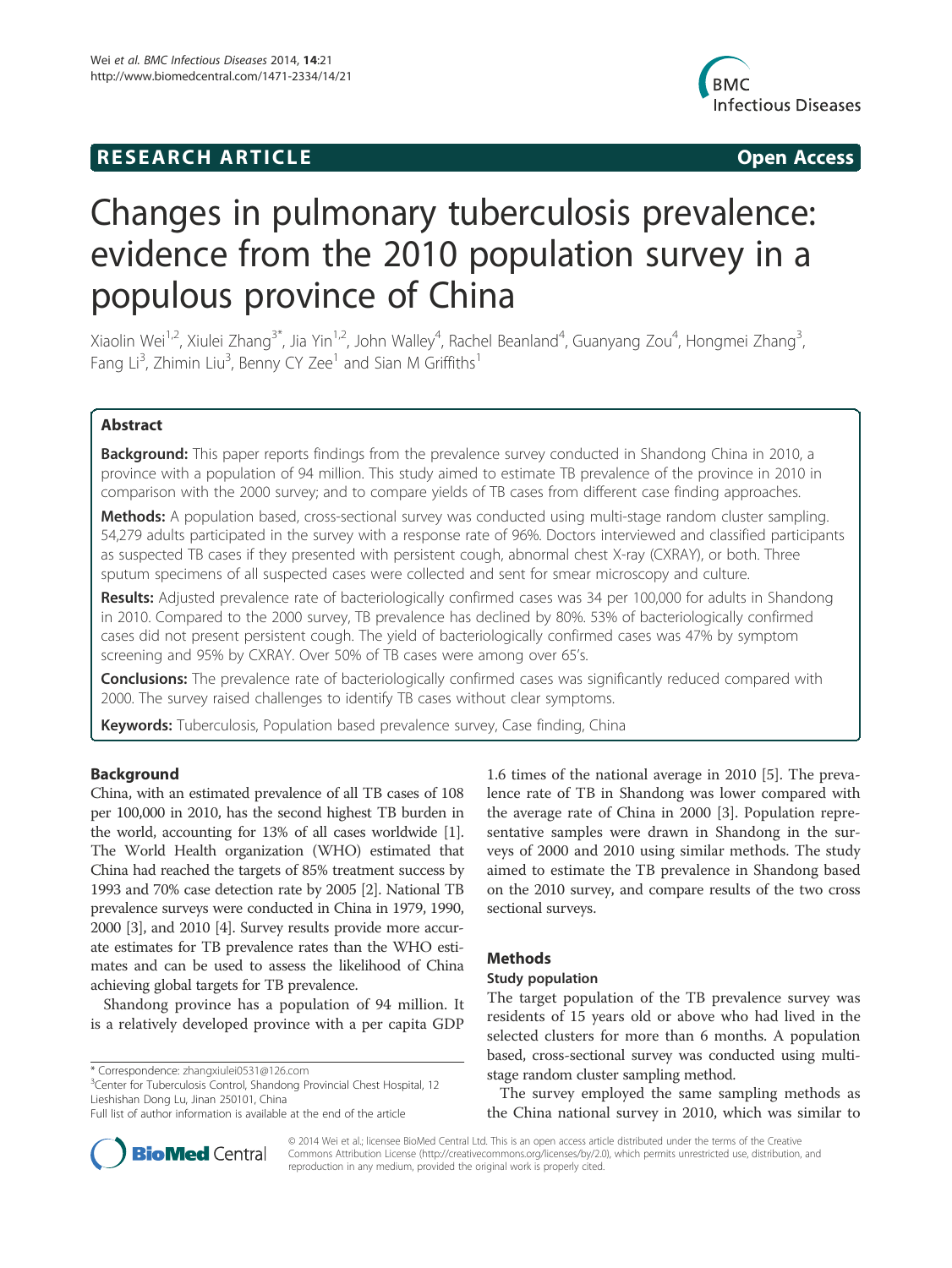the sampling methods used in 2000 [6]. The design of the surveys was in accordance with WHO recommendations [7]. The design effect factor due to cluster sampling was estimated at 1.28 [8]. A sample size of 52500 adults (≧15 years old), in 35 clusters, was calculated based on detecting a change of 20% in prevalence rate of TB smear positive cases compared with the rate of the 2000 survey (95 per 100,000), with a probability greater than 95% and 95% power, accounting for 90% response rate of participants [9].

A stratified multi stage random sampling was used to select the 35 clusters within 17 prefectures in Shandong province. The number of clusters was randomly allocated in proportion to the provincial population at the prefectural, county/district and township levels. A cluster was defined as a community (a village in the rural area or a resident community in an urban area) with a population of 1250 to 1750 adults (i.e., those of 15 years or older). If the community contained less than 1250 adult residents, the neighboring community to the north was annexed. If the community or combined communities containing more than 1750 adults, we randomly selected households and then included all adults in the household for the survey until the total number of selected adults reached 1750. Military barracks and prisons located in the cluster were excluded [7].

## Data collection

The survey was conducted from March to June 2010 by survey teams consisting of clinicians, public health doctors, radiologists, laboratory technicians and nurses. Local media was used to promote awareness of the survey. Community workers conducted a house-to-house census to update the database of residents, inform survey participants and obtain informed consent. The study did not involve children under 15 years old. Written informed consent was obtained from all participants of 16 years old or above. While from those of 15 years old, written informed consents were obtained from their parents or guardians. All documents were properly stored in the Shandong Chest Hospital. Ethical approvals for the study and consent procedures were obtained from the Institutional Review Board (IRB) of Shandong Chest Hospital (NIH register numberIRB00006010).

Those who agreed to participate in the survey were invited to the county TB dispensary, where they completed a consultation with a trained clinical TB doctor regarding any symptoms suggestive of TB, such as persistent cough (lasting two weeks or longer), haemoptysis, weight loss and fever. All participants had a chest X-ray (CXRAY) taken that then were reviewed by a panel of radiologists. Those with symptoms or CXRAY films suggestive of TB were classified as suspected TB cases. All suspected cases were asked to produce three sputum

samples, one at the time of consultation, another at night and the third in the early morning of the following day. Identified suspects completed an additional questionnaire regarding their social-economic situation, smoking status, and the presence of TB related symptoms in the preceding six months (cough, fever, weight loss, chest pain and haemoptysis).

## Classification and quality control

Sputum smears were conducted in local TB dispensaries. All sputum samples were cultured using the Löwenstein–Jensen medium in the provincial laboratory within 24 hours using cold chain transportation. Samples were excluded from TB when non-tuberculosis bacilli were identified from the culture. All sputum smear and culture were conducted strictly according the national TB laboratory external quality control measure, which is in consistent with the WHO TB prevalence survey guideline [7]. TB classification was made according to the China national TB guideline [10]. A positive smear had at least one acid fast bacillus identified during examination of at least 100 fields. Participants with positive sputum smear specimens were classified as sputum positive cases. Those with positive smear or culture sputum specimens were classified as sputum bacteriologically confirmed cases. Those being culture negative with abnormal CXRAY suggestive of TB and having been ruled out from other diseases by clinicians and radiologists were classified as CXRAY suggestive bacteriologically negative cases. Due to resource limitations the recommendation of broad-spectrum antimicrobial agents to confirm the diagnosis of negative TB cases was not applied in this survey [11]. Newly diagnosed cases were distinguished from previously diagnosed cases through checks during the interviews and against the TB registration system.

Initial diagnosis was made by a group of local clinicians and radiologists. Subsequently, samples and CXRAY films of all suspected and confirmed cases were re-assessed by a group of senior clinicians and radiologists at provincial and national levels. CXRAY films of 100% of those scored as abnormal and 10% random sampling of those scored as normal were transferred for independent reading. The provincial laboratory team randomly examined one slide from the three samples of sputum positive cases, all three samples of CXRAY suggestive TB cases, and randomly selected 10% of the non-TB cases.

# Data analysis

Prevalence estimates of sputum positive, bacteriologically confirmed and all TB cases were calculated. In all analyses, population weightings were employed to adjust for the stratified multi-stage sampling design effect [8]. The survey results in 2010 and 2000 were standardized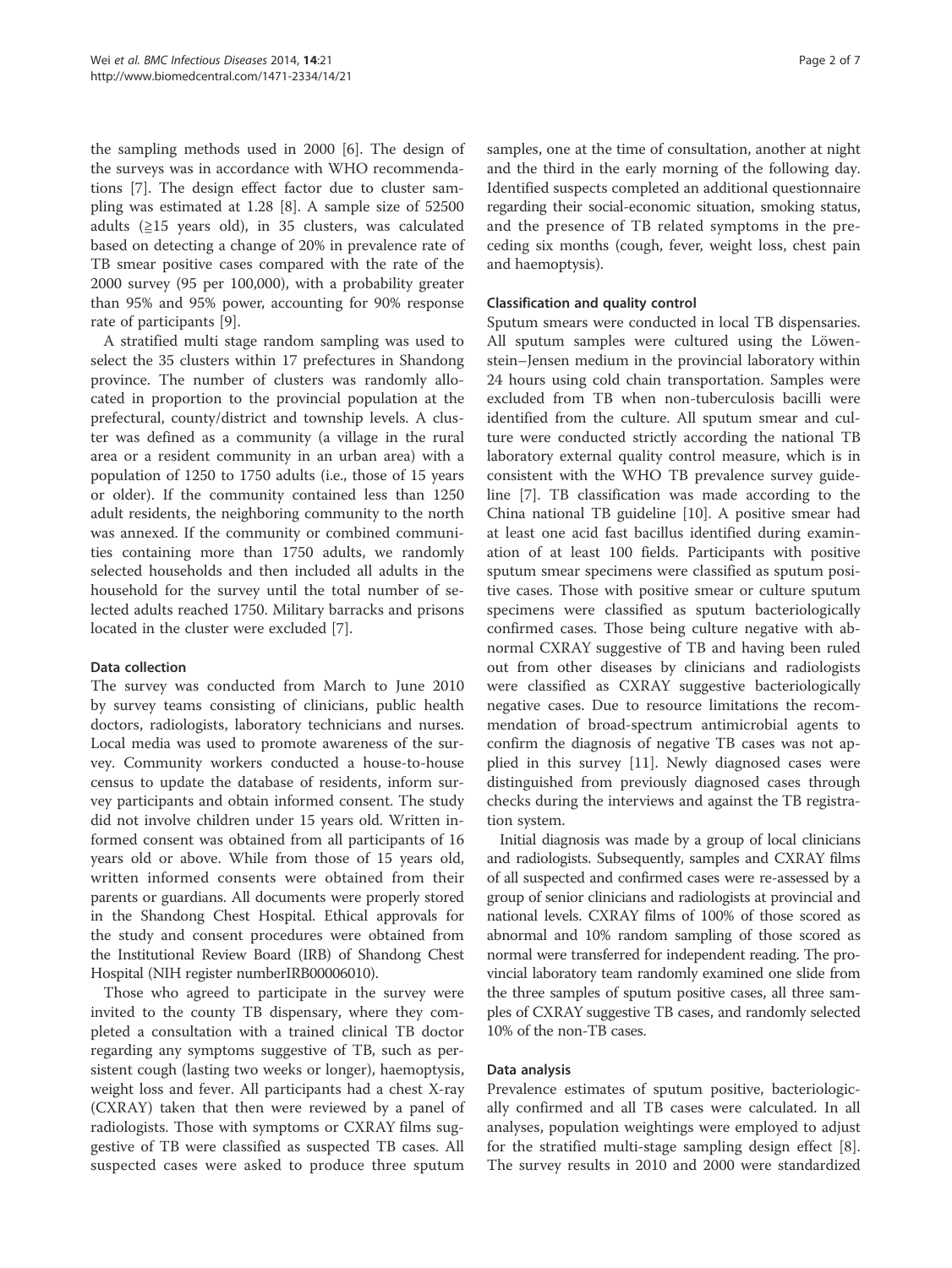against the age structures of China's census population in 2010. The 2000 TB prevalence survey included all age groups [12]. The WHO recommended method was used to enable comparison between the two surveys that prevalence rates of child TB were assumed to reduce to the same extent as adult TB from 2000 to 2010 [13]. Subgroup analysis in gender, age groups and urban/rural residence were conducted. Case identification rate was calculated as the number of cases identified by a screening method over all suspected cases found by the method. Yields of the symptom consultation and CXRAY were calculated as a proportion of the total number of bacteriologically confirmed cases.

# Results

The survey selected 17 urban clusters and 18 rural clusters. It covered a total population of 89,093, of which 56,671 were eligible for the survey (Figure 1). The response rate ranged from 95% to 97% in different clusters. 54,279 participants attended clinical consultation and were examined by CXRAY. Among them, 47% were males. The average age was 46 years with 14% of 65 years and older. A total of 572 suspected TB cases were found. Of these, 264 (46%) were identified based on CXRAY abnormalities, 228 (40%) were based on persistent cough, 80 (14%) were based on both. The survey diagnosed 172 new cases, including 19 new bacteriologically confirmed cases (including 11 sputum and culture positive cases, and 8 sputum negative but culture positive cases) and 153 CXRAY suggestive bacteriologically negative cases. The survey also identified 11 existing cases registered on the national TB program. In addition, the survey found four cases with culture positive non-tuberculosis bacilli, and excluded them from TB patients.

## Screening methods

All participants of the survey were first screened by symptoms and CXRAY. Those who had symptoms of consistent cough or haemoptysis, or CXRAY abnormalities were then screened by smear and culture. Case identification rates of new bacteriologically confirmed cases from the suspected cases were significantly higher with CXRAY as a primary tool (Figure 1, 3.8%,  $P = 0.012$ ) and further increased by both symptom screen of persistent cough and CXRAY (10%,  $P < 0.001$ ) compared with symptom screen alone (0.4%). The same pattern of case identification rate was observed in the sputum positive cases (7.5%, 1.9% and 0% respectively). The proportion reporting persistent cough was not significantly higher among bacteriologically confirmed cases

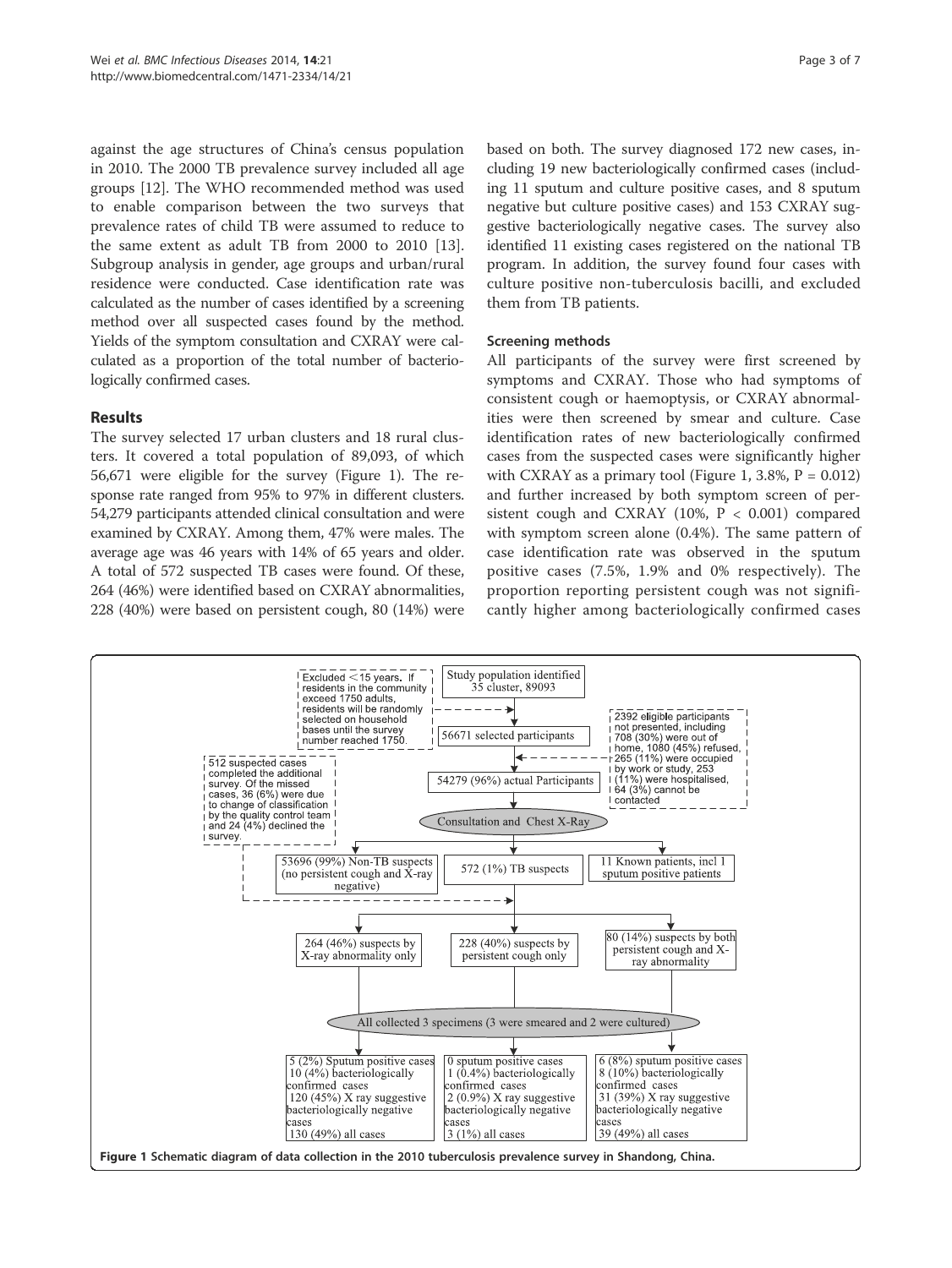compared with other suspects ( $P = 0.565$ ). The symptom consultation alone identified 308 suspects, including 6 (1.9%) sputum smear positive TB and 9 (2.9%) bacteriologically confirmed TB. Among the 344 suspects with CXRAY abnormalities, 11 (3.2%) had sputum positive TB and 18 (5.2%) had bacteriologically confirmed TB. The yield of bacteriologically confirmed cases was 47.4% by screening consultation and 94.7% by CXRAY. In the population of over 65 years old, symptom consultation and the CXRAY identified 174 and 182 suspected cases respectively, yielding5 (2.9%) and 9 (4.9%) of bacteriologically confirmed cases. Yields of bacteriologically confirmed cases were 55.6% by symptom consultation and 100% by CXRAY among over 65's.

Of the 512 suspected cases that completed the additional questionnaire, 42% were farmers and 31% were current smokers (Table 1). Per capita household income of bacteriologically confirmed cases was less than 50% of that of the non-TB cases ( $P < 0.05$ ). Though smoking rate was higher among TB cases compared with non-TB cases, no significant differences were found  $(P > 0.05)$ . Of the ten bacteriologically confirmed cases not presenting with persistent cough at the prevalence survey, one coughed for two days, one had chest pain, and the other eight had no symptoms of TB in the last six months.

#### Estimated prevalence

The crude prevalence rate in Shandong in 2010 of sputum positive cases was 22.1 (95% CI: 9.6-34.6), bacteriologically confirmed cases was 36.8 (95% CI: 17.8-55.8), and all cases were 337.1 (95% CI: 254.1-420.0) per 100,000 in adult population (Table 2). The adjusted prevalence rates of the whole population in Shandong were17.8 (95% CI: 8.3- 17.5), 27.8 (95% CI: 14.8-28.0) and 239.4 (95% CI: 179.9- 298.9) per 100,000 in 2010. A remarkable decline of 82.0%, 80.2% and 31.4% was observed in TB prevalence rates of sputum positive, bacteriologically confirmed, and all cases, respectively, compared to the adjusted rates in 2000 [12]. Large declines were observed in males between 40 and 65 years old, and in females over 60 years old (Figure 2).

The adjusted prevalence rates in the adult population were 21.4 (95% CI: 10.0-32.8), 33.5 (95% CI: 17.8-49.2) and 285.8 (95% CI: 254.2-356.4) for sputum positive cases, bacteriologically confirmed cases and all cases, respectively. Significant differences regarding adjusted TB prevalence rates were observed between males and

Table 1 Questionnaire survey results of the 512 TB suspects identified from the TB prevalence survey in Shandong, China

|                                               | Sputum positive cases (%) | Bacteriologically confirmed cases (%) | All cases (%)     | Non-TB cases (%) | <b>Total</b> |
|-----------------------------------------------|---------------------------|---------------------------------------|-------------------|------------------|--------------|
| Total                                         | 11(2)                     | 19(4)                                 | 172 (34)          | 340 (66)         | 512          |
| Age                                           |                           |                                       |                   |                  |              |
| 15-64 years old                               | 5(45)                     | 10(53)                                | 73 (42)           | 147(43)          | 220 (43)     |
| 65 years and older                            | 6(55)                     | 9(47)                                 | 99 (58)           | 193 (57)         | 292 (57)     |
| Occupation                                    |                           |                                       |                   |                  |              |
| Government                                    | 1(9)                      | 1(5)                                  | 9(5)              | 30(9)            | 39 (8)       |
| Sales persons                                 | $\mathbf 0$               | 1(5)                                  | 7(4)              | 12(4)            | 19(4)        |
| Migrant workers                               | $\mathbf 0$               | 2(11)                                 | 14(8)             | 26(8)            | 40(8)        |
| Farmers                                       | 7(64)                     | 10(53)                                | 80 (47)           | 136 (40)         | 216 (42)     |
| Jobless                                       | 3(27)                     | 5(26)                                 | 49 (28)           | 91(27)           | 140 (27)     |
| Others                                        | $\mathbf 0$               | $\mathbf{0}$                          | 13(8)             | 45 (13)          | 58 (11)      |
| Education                                     |                           |                                       |                   |                  |              |
| Illiterate                                    | 4(36)                     | 8(42)                                 | $82(48)^a$        | 126 (37)         | 208 (41)     |
| Under high school                             | 6(55)                     | 8(42)                                 | 80 (47)           | 159 (47)         | 239 (47)     |
| High school and above                         | 1(9)                      | 3(16)                                 | $10(6)^{b}$       | 55 (16)          | 65 (13)      |
| Smoking status                                |                           |                                       |                   |                  |              |
| Smokers                                       | 5(45)                     | 7(37)                                 | 56 (33)           | 102(30)          | 158 (31)     |
| Non smokers                                   | 6(55)                     | 12(63)                                | 116 (67)          | 238 (70)         | 354 (69)     |
| Per capita household income<br>(RMB per year) | 3297                      | 3374 <sup>c</sup>                     | 4971 <sup>c</sup> | 7272             | 6495         |

<sup>a</sup>llliterates had the highest proportion of TB cases compared with people with other educational backgrounds (x<sup>2</sup> = 5.336, P = 0.021).<br><sup>b</sup>People with bigh education or above had the lowest proportion of TB cases compare

<sup>b</sup>People with high education or above had the lowest proportion of TB cases compared with people with other educational backgrounds (x<sup>2</sup> = 11.066, P<0.001). <sup>C</sup>Average per capita income of patients who were bacteriologically confirmedcases (Z = -2.126, P = 0.034) and all TB cases (Z = -3.673, P<0.001) were significantly lower than that of people who did not have TB. (1USD = 6.6RMB in 2010).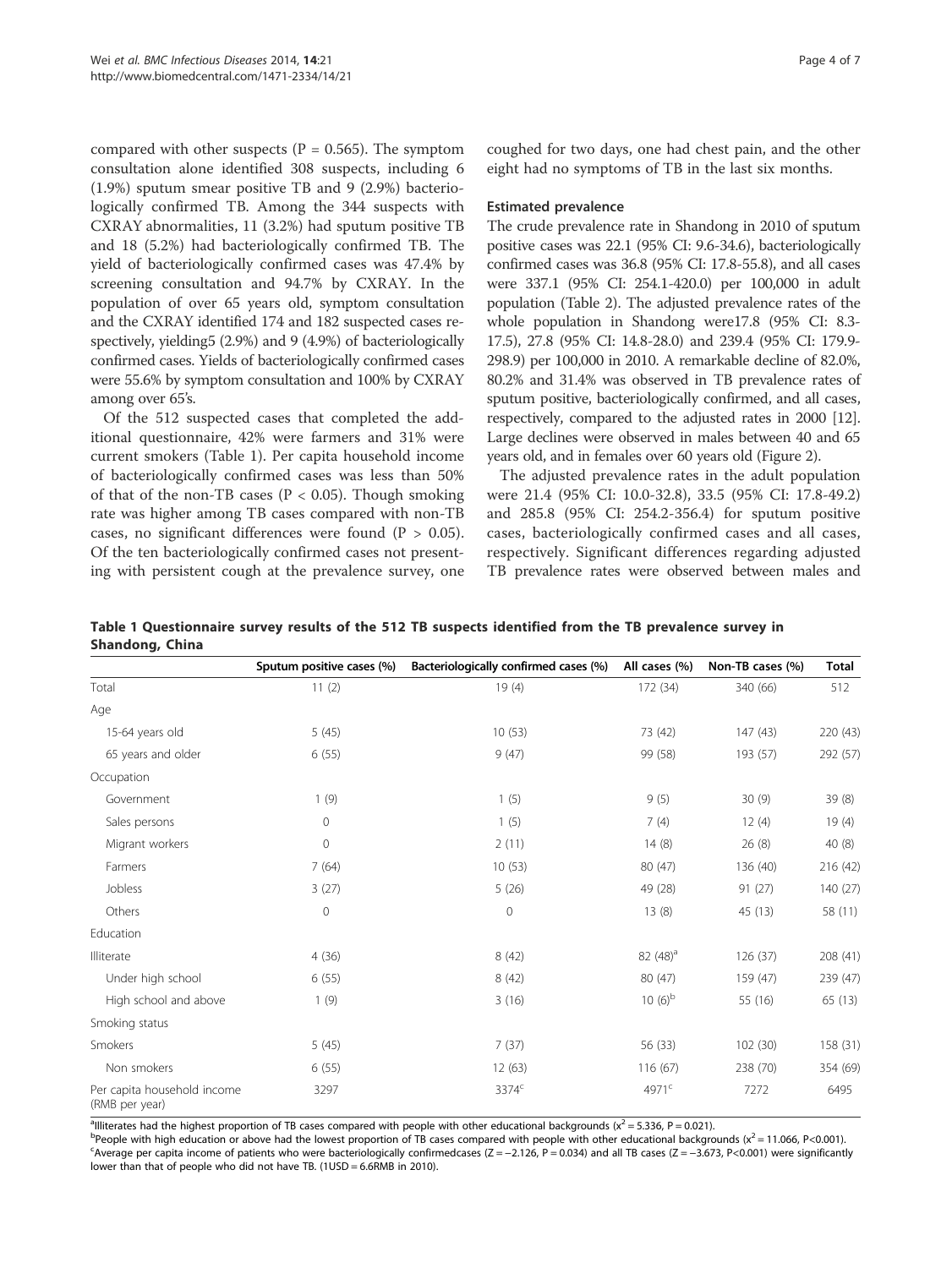|                                          | No. of<br>participants | Rates of sputum positive cases<br>(per 100000) | Rates of bacteriologically confirmed<br>cases (per 100000) | Rates of all cases<br>(per 100000)  |
|------------------------------------------|------------------------|------------------------------------------------|------------------------------------------------------------|-------------------------------------|
| Crude                                    | 54279                  | 22.1 (9.6-34.6)                                | 36.8 (17.8-55.8)                                           | 337.1 (254.1-420.0)                 |
| Adjusted for all population <sup>a</sup> |                        | $17.8$ $(8.3 - 17.5)$                          | 27.8 (14.8-28.0)                                           | 239.4 (179.9-298.9)                 |
| Adjusted for adults <sup>a</sup>         |                        | 21.4 (10.0-32.8)                               | 33.5 (17.8-49.2)                                           | 285.8 (215.2-356.4)                 |
| Sex: Male <sup>a</sup>                   | 25406                  | 29.5 $(7.9 - 51.1)^b$                          | 43.3 (15.9–70.7) <sup>b</sup>                              | 388.0 (282.2-493.8) <sup>b</sup>    |
| Female <sup>a</sup>                      | 28873                  | $5.4(0.9-9.9)$                                 | $15.7(3.9 - 27.5)$                                         | 183.4 (128.1-238.7)                 |
| Age: 15-64 <sup>a</sup>                  | 46807                  | $9.9(1.4 - 18.3)$                              | $20.8(5.0-36.6)$                                           | 154.8 (113.9-195.6)                 |
| 65 and older <sup>a</sup>                | 7472                   | 83.3 (17.2-149.4) <sup>c</sup>                 | 118.3 $(35.0 - 201.7)^{c}$                                 | 1429.9 (1011.4-1848.3) <sup>c</sup> |
| Area: Urban <sup>a</sup>                 | 26101                  | $9.0(1.0-17.0)$                                | $9.0(1.0-17.0)$                                            | 139.1 (80.7-197.5)                  |
| Rural <sup>a</sup>                       | 28178                  | 24.2 (4.8-43.6)                                | 43.1 $(17.0 - 69.2)^d$                                     | 342.6 (242.4-442.8) <sup>d</sup>    |

Table 2 Prevalence rates of sputum positive TB cases, bacteriologically confirmed TB cases and all cases in Shandong, China, 2010

<sup>a</sup> Adjusted for sampling errors and against China's census population in 2010.<br><sup>b</sup>Significantly bigher than female of prevalence rates of sputum positive case

<sup>b</sup>Significantly higher than female of prevalence rates of sputum positive cases ( $x^2 = 9.702$ , P = 0.002), bacteriologically confirmed cases ( $x^2 = 11.722$ , P = 0.001), and all TB cases (x  $^2$  = 32.378, P<0.001).

<sup>c</sup>Significantly higher than year 15–64 of prevalence rates of sputum positive cases (x<sup>2</sup> = 20.083, P<0.001), bacteriologically confirmed cases (x<sup>2</sup> = 22.128, P<0.001), and all TB cases (x  $^2$  = 307.665, P<0.001).

<sup>d</sup>Significantly higher than urban area of prevalence rates of bacteriologically confirmed cases (x  $^2$  = 6.323, P = 0.012) and all TB cases (x  $^2$  = 26.904, P<0.001).

females, over 65's and 15 to 64 years old, in rural and urban areas (Table 2, P < 0.001). The male to female ratios were 5.5 in sputum positive cases and 2.8 in bacteriologically confirmed cases, while the ratios climbed to 6.0 and 4.1, respectively, among those over 65 years. The majority of TB patients, 54.5% of sputum positive cases and 47.3% of bacteriologically confirmed cases, were from people 65 years or older. The ratio between over 65's and 15 to 64 years old was 8.4 in sputum positive cases and 5.9 in bacteriologically confirmed cases. The ratio between rural and urban areas was 2.7 in sputum positive cases and 4.8 in bacteriologically confirmed cases.

## **Discussion**

The most striking finding was that a large proportion of TB patients did not present consistent cough. Passive case finding is the routine practice in developing countries where sputum microscopy is performed to identify TB cases among people with persistent cough. A large proportion of TB cases may be missed using this method

as 53% of bacteriologically confirmed cases and 45% sputum positive cases in this study had no persistent cough but were identified through abnormal CXRAY. Nearly half of bacteriologically confirmed cases reported no symptoms in the last six months. This finding, although initially surprising, is consistent with reports from Vietnam (47% of bacteriologically confirmed cases not presenting persistent cough) [14], Myanmar (38%) and Ethiopia (48%) [13]. CXRAY was sensitive in detecting TB cases, as yields of bacteriologically confirmed cases were much higher by CXRAY compared with by symptom screening, as reported in Vietnam [15] and some high HIV prevalence settings [16,17]. CXRAY, though expensive at the initial installment, may improve TB case finding due to its short turnover time and high throughput [18]. Our findings suggest that the strategy of case finding using CXRAY followed by sputum or culture as the primary and secondary screening tests could be more effective, especially among the population of over 65 year olds, as the yields were higher in over 65's compared with the general

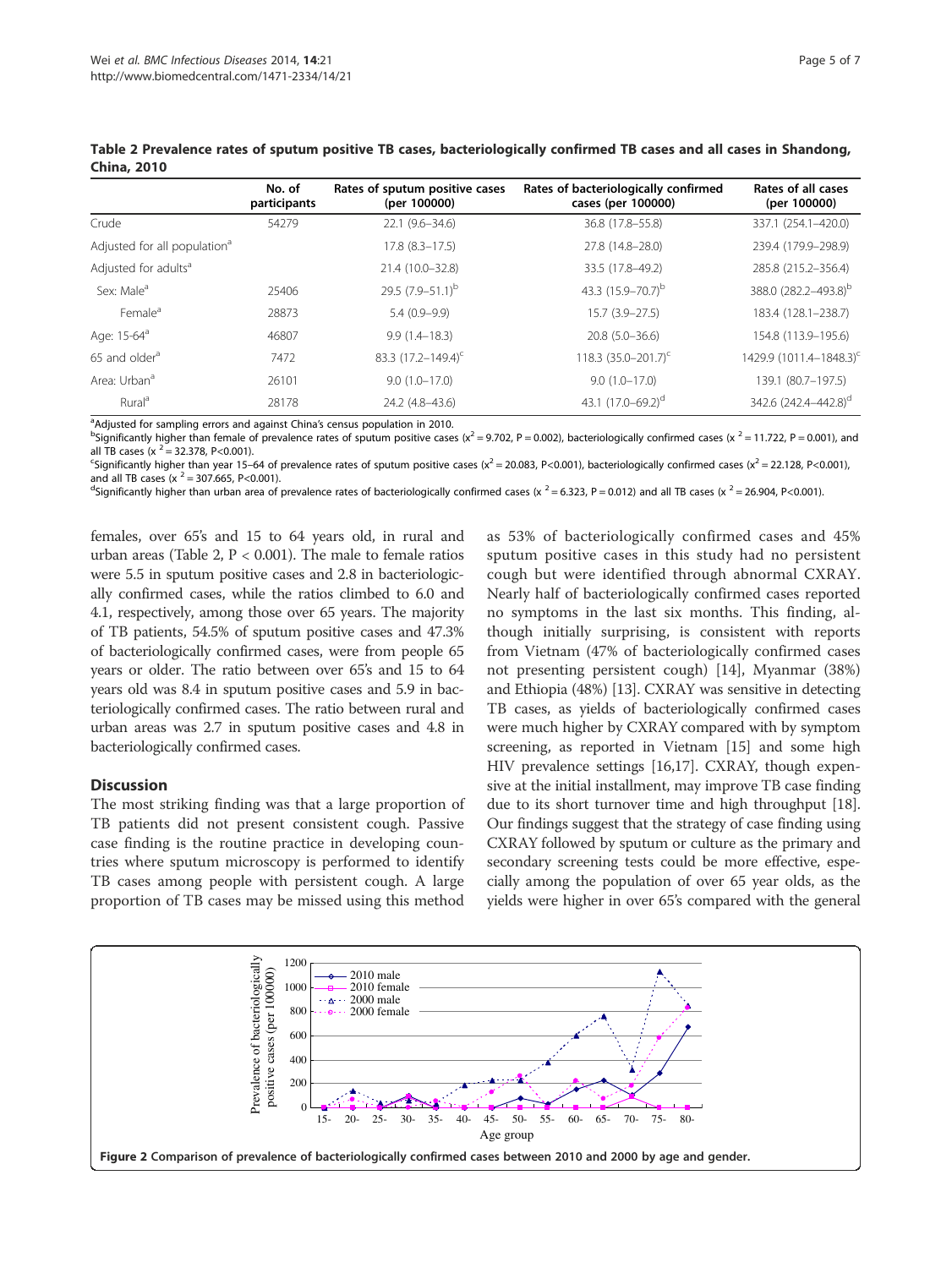population. Although using CXRAY to examine everyone is not feasible, it can be used in routine elder physical examinations. The China public health package now covers free CXRAY for elders, as well annual employee body examinations provided free CXRAY.

In this survey, only one sputum positive patient had been detected and treated by the national program, though specific clinical consultation was conducted to identify any patients who have been diagnosed and treated for TB before. This may reflect the difference between the active case finding approach in the survey and the passive casing finding approach in practice. Nevertheless, it indicated that a large proportion of bacteriologically confirmed TB cases are missed by the national TB program.

Another notable change is the sharp decline of the proportion of sputum positive cases, which accounted for 30.5% of all cases in the 2000 survey but was reduced to 6.6% in the 2010 survey. The proportion of notified sputum cases out of all TB cases in Shandong also declined from 80.9% in 2005 to 64.6% in 2010 [19].

The prevalence rate of bacteriologically confirmed cases has reduced by 80% in the last decade in Shandong, compared with a national decline of 45% (from 216/ 100,000 in 2000 to 119/ 100,000 in 2010) [4]. The rapid decline of TB prevalence rate of bacteriologically confirmed cases in the recent decade may be attributed to China's strengthened public health system following the outbreak of severe acute respiratory syndrome in 2003 [2]. Another reason may be due to improved reporting of TB cases in the online communicable disease reporting system, and the improved collaboration between public hospitals and TB dispensaries [20]. Other factors such as social economic development may also have played an important role in the reduction of TB prevalence, as found in a study of TB notification rates trends in 134 countries [21].

The adjusted prevalence rate of bacteriologically confirmed cases in Shandong was lower than the WHO estimates for China in 2010 [1]. But the national prevalence rates of bacteriologically confirmed cases, 119/100,000 in 2010 [4], was higher than the WHO estimate, 108/ 100,000, even the survey did not collect negative and extra-pulmonary TB cases. Vietnam reported similar findings in its 2006 survey [14]. One reason is that prevalence surveys results are based on active case finding while WHO estimates are based on notification rates from passive case finding. A re-evaluation of the reported TB prevalence in China is needed based on the recent survey.

CXRAY suggestive bacteriologically negative cases may be smear or culture negative TB cases if they had any TB symptoms, while some may be caused by suboptimal smear or culture. As reported in China's previous surveys [3,22], including these cases as TB cases may result in an over-estimate of all pulmonary cases [23].

The survey revealed that over half of the TB patients were 65 years and older in Shandong, while the over 65's were more likely to present with abnormal CXRAY and persistent cough. Similar trends have been documented in other developed cities such as Hong Kong and Singapore [24]. These high rates may reflect the higher TB rates in the past and decline in immunity in the over 65's. How to treat elders with TB and other complications such as diabetes remains an ongoing challenge in China and similar settings.

The survey results can be generalized to the Shandong population of 94 million or similar international settings with middle income and middle TB prevalence levels. The patterns of the TB epidemic found in Shandong, i.e., the proportion of patients with symptoms, ratios between urban and rural areas, men and women, were similar to those found in the national survey [4]. However, the prevalence rates cannot be extrapolated to western provinces in China with a higher TB prevalence. For logistical reasons, the eligible population did not include adults staying in the sampled clusters less than 6 months, which was the same practice in the 2000 survey. However, shortterm migrants may have a potentially higher prevalence of TB than the general population [25]. This may result in a lower estimate of the true prevalence rate. The survey did not collect social-economic indicators, smoking status and HIV status of all participants, so comparisons between TB cases and all non-TB patients are not available. However, the HIV prevalence in Shandong China is below 0.01%, and would not significantly alter the TB prevalence rate. In addition, the survey did not evaluate child TB and extra pulmonary TB. Discussions of using CXRAY as a screening tool was on the technical aspect, but not on costing side as we did not conduct any cost effectiveness analysis or the social willingness to pay for such a strategy in similar settings.

## Conclusions

This study has shown that the prevalence of bacteriologically confirmed TB in Shandong has reduced substantially over the last decade. Importantly, the majority of these cases did not present with persistent cough and the proportion of sputum positive cases has declined sharply. Further studies are recommended to assess the feasibility of adopting CXRAY in the existing health care services to detect TB cases and the cost effectiveness of such intervention.

#### Abbreviations

TB: Tuberculosis; CXRAY: Chest X-Ray; WHO: The World Health Organization; IRB: The Institutional Review Board.

#### Competing interests

The authors declare that they have no competing interests.